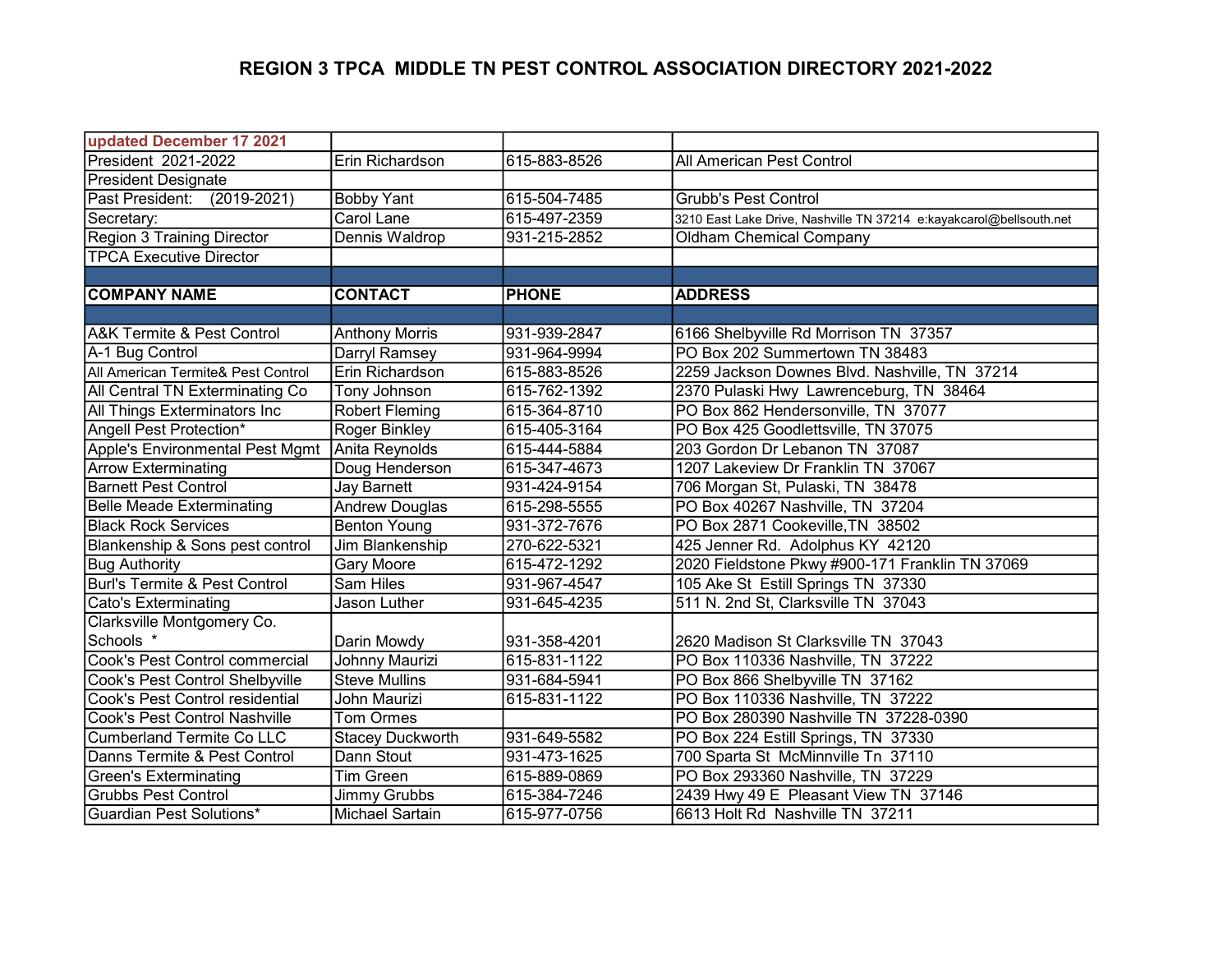## REGION 3 TPCA MIDDLE TN PEST CONTROL ASSOCIATION DIRECTORY 2021-2022

| Kelley's Pest Solutions               | Keith Kelley              | 931-379-7800         | 9483 Elk Ridge Rd Mt Pleasant TN 38474                  |
|---------------------------------------|---------------------------|----------------------|---------------------------------------------------------|
| Kidd's Pest Control                   | Eaylon Kidd               | 931-796-7010         | 648 Railroad Bed Road Sumertown TN 38483                |
| Lawn Doctor                           | Mark Williams             | 931-648-4459         | 725 Madison St Clarksville TN 37040                     |
| Mack Pest Control                     | <b>Tommy Swint</b>        | 615-227-3563         | 4705 Gallatin Pike Nashville TN 37216                   |
| McDaniel Pest Control                 | Mary McDaniel             | 931-359-2222         | PO Box 2343 Lewisburg, TN 37091                         |
| McGee Pest Control                    | Mark McGee                | 270-885-2847         | PO Box 674 Hopkinsville KY 42240                        |
| Midstate Termite & Pest Control       | Randy Adcock              | 931-526-4222         | 833 W Broad St Cookeville TN 38501                      |
| Moxie Pest Control                    | <b>Brent Mears</b>        | 615-469-5710         | 475 Metroplex Dr suite 510 Nashville 37211              |
| NorthWest Exterminating               | <b>Blake Southerland</b>  | 615-890-4161         | 3185 Franklin Rd Murfreesboro, TN 37128                 |
| NorthWest Exterminating               | George Simpson            | 615-428-3586         | 3185 Franklin Rd Murfreesboro, TN 37128                 |
| Orkin Inc (Nashville)                 | <b>Bruce Goodman</b>      | 615-833-1250         | 3710 Nolensville Rd Nashville TN 37211                  |
| <b>Quick Strike Pest Control</b>      | <b>Max Oliver</b>         | 931-808-1042         | Bell Bucklee TN 37020                                   |
| <b>Shannon Pest Control</b>           |                           | 931-762-6076         | PO Box 431 Lawrenceburg TN 38464                        |
| <b>Sherrill Pest Control</b>          | Kevin Sherrill            | 931-728-4290         | 3731 New Tullahoma Hwy Manchester, TN 37355             |
| Spray's Termite Control &             | Cindy Lambert & Stan      | 256-509-1396 or 256- |                                                         |
| Insulation                            | Spray                     | 828-5934             | PO Box 490 Hazel Green AL 35750                         |
| <b>Tennessee Valley Exterminating</b> |                           |                      |                                                         |
| Co.                                   | Scott Johnson             | 615-868-8429         | 3807 Dickerson Pike Nashville, TN 37207                 |
| <b>Thrive Pest Control</b>            | Jess Butikofer            | 615-777-3944         | 2415 River Road Murfreesboro, TN 37129                  |
| <b>Total Pest Solutions</b>           | Brenda Rose               | 615-756-5669         | 117 Harris St Goodlettsville TN 37072                   |
| Universal Termite & Pest Control      | <b>Judy Smith</b>         | 931-879-2276         | PO Box 461 Allardt TN 38504                             |
| <b>US Pest Protection</b>             | Erica Brister             | 615-590-1260         | 49 Industrial Pak Dr Hendersonville Tn 37075            |
|                                       |                           |                      |                                                         |
|                                       |                           |                      |                                                         |
|                                       |                           |                      |                                                         |
|                                       |                           |                      |                                                         |
|                                       |                           |                      |                                                         |
| <b>Honorary Members:</b>              | <b>Oldham Chemical Co</b> | Dennis 931-215-2852  |                                                         |
| <b>Forshaw Distribution</b>           |                           |                      | 1106 Elm Hill Pike Suite 135 Nashville TN 37210         |
| Oldham Chemical Co.                   | Jeff Baker-Dennis Waldrop | 615-228-8687         | 1204 Dickerson Rd, Nashville, TN 37207                  |
| Veseris                               | <b>Glen Thomas</b>        | 423-991-9253         | 2981 Riverport Rd Chattanooga TN 37406-1733             |
| <b>BWI Companies</b>                  | David James               | 615-207-8892         | 1044 Firestone Parkway LaVergne TN 37086 (615-903-9195) |
| <b>BWI Companies</b>                  | Donnie Spence             | 901-367-2941         | 4924 Hickory Hill Memphis TN 38141                      |
| <b>BWI Companies</b>                  | Mark Cavanaugh            | 863-800-4767         | 1044 Firestone Parkway LaVergne TN 37086 (615-903-9195) |
| SiteOne Landscape Supply              | <b>Brian Cummins</b>      | 615-290-2024         | 2639 Grandview Ave Nashville TN 37211                   |
| Syngenta                              | Larry Stretz              | 830-305-0019         | 4685 Jamestown Rd Cookeville, TN 38501                  |
| Bayer Environmental Sciences          | <b>Chad Noyes</b>         | 614-440-3371         | chad.noyes@bayer.com                                    |